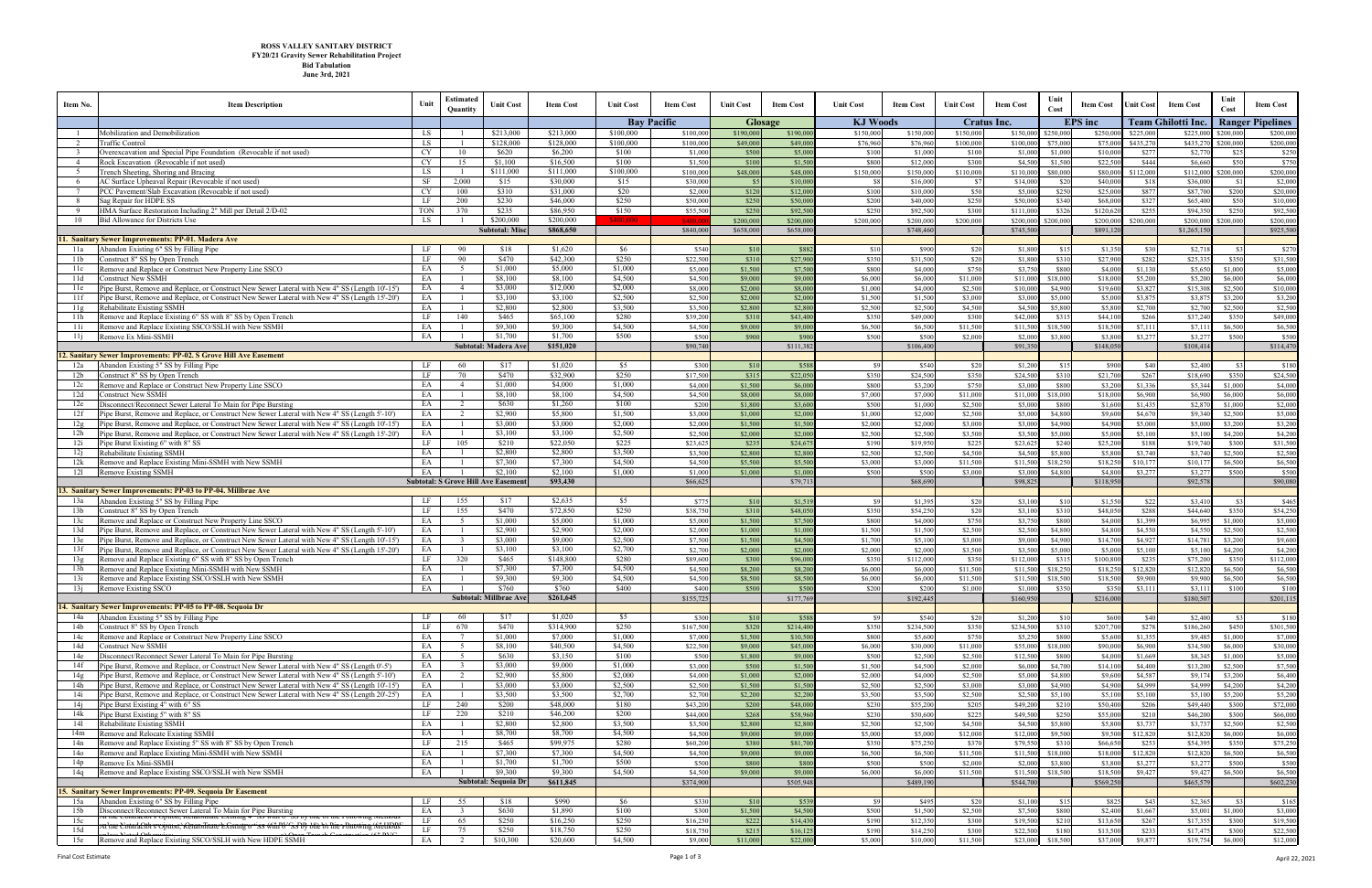| Item No.                                                                                       | <b>Item Description</b>                                                                                                                                                                          | Unit     | Estimated<br>Quantity                      | <b>Unit Cost</b>                              | Item Cost                | <b>Unit Cost</b>   | <b>Item Cost</b>     | <b>Unit Cost</b>    | <b>Item Cost</b>        | <b>Unit Cost</b>   | Item Cost                | <b>Unit Cost</b>     | <b>Item Cost</b>      | Unit<br>Cost        | <b>Item Cost</b>     | Jnit Cost            | <b>Item Cost</b>      | Unit<br>Cost       | <b>Item Cost</b>        |
|------------------------------------------------------------------------------------------------|--------------------------------------------------------------------------------------------------------------------------------------------------------------------------------------------------|----------|--------------------------------------------|-----------------------------------------------|--------------------------|--------------------|----------------------|---------------------|-------------------------|--------------------|--------------------------|----------------------|-----------------------|---------------------|----------------------|----------------------|-----------------------|--------------------|-------------------------|
| Remove Existing SSCO<br>15f                                                                    |                                                                                                                                                                                                  | EA       |                                            | \$760<br><b>Subtotal: Sequoia Dr Easement</b> | \$1,520<br>\$60,000      | \$400              | \$800<br>\$45,43     | \$800               | \$1,600<br>\$59,19      | \$100              | \$200<br>\$38,795        | \$1,000              | \$2,000<br>\$75,600   | \$350               | \$700<br>\$68,07     | \$3,111              | \$6,222<br>\$68,172   | \$100              | \$200<br>\$57,365       |
| <b>16. Sanitary Sewer Improvements: PP-10. Alto Ave Easement</b>                               |                                                                                                                                                                                                  |          |                                            |                                               |                          |                    |                      |                     |                         |                    |                          |                      |                       |                     |                      |                      |                       |                    |                         |
| 16a                                                                                            | Remove and Replace or Construct New Property Line SSCO                                                                                                                                           | EA       |                                            | \$1,000                                       | \$7,000                  | \$1,000            | \$7.00               | \$1,650             | \$11.55                 | \$800              | \$5,600                  | \$750                | \$5,250               | \$800               | \$5.60               | \$1,346              | \$9.42                | \$1,000            | \$7,000                 |
| 16b<br>Construct PCC Top Block at SSMH                                                         |                                                                                                                                                                                                  | EA       | 2                                          | \$1,600                                       | \$3,200                  | \$500              | \$1,000              | \$3,800             | \$7,600                 | \$800              | \$1,600                  | \$2,000              | \$4,000               | \$2,500             | \$5,00               | \$8,550              | \$17,100              | \$1,500            | \$3,000                 |
| Construct New Type 'C' Retaining Wall<br>16c<br>16d                                            | Disconnect/Reconnect Sewer Lateral To Main for Pipe Bursting                                                                                                                                     | EA<br>EA | $\overline{\phantom{0}}$<br>$\overline{7}$ | \$2,750<br>\$630                              | \$2,750<br>\$4,410       | \$5,000<br>\$100   | \$5,000<br>\$700     | \$3,200<br>\$1,650  | \$3,200<br>\$11,550     | \$1,000<br>\$500   | \$1,000<br>\$3,500       | \$5,000<br>\$2,500   | \$5,000<br>\$17,500   | \$10,000<br>\$800   | \$10,00<br>\$5,60    | \$17,100<br>\$1,666  | \$17,100<br>\$11,66   | \$5,000<br>\$1,000 | \$5,000<br>\$7,000      |
| 16e                                                                                            | Pipe Burst, Remove and Replace, or Construct New Sewer Lateral with New 4" SS (Length 0'-5')                                                                                                     | EA       |                                            | \$3,000                                       | \$3,000                  | \$1,000            | \$1,000              | \$500               | \$500                   | \$1,700            | \$1,700                  | \$2,000              | \$2,000               | \$4,700             | \$4.70               | \$4,490              | \$4,490               | \$2.500            | \$2,500                 |
| 16f                                                                                            | Pipe Burst, Remove and Replace, or Construct New Sewer Lateral with New 4" SS (Length 10'-15')                                                                                                   | EA       | $\overline{\mathbf{3}}$                    | \$3,000                                       | \$9,000                  | \$2,000            | \$6,000              | \$2,000             | \$6,000                 | \$2,000            | \$6,000                  | \$2,500              | \$7,500               | \$4,900             | \$14,70              | \$4,677              | \$14,03               | \$3,200            | \$9,600                 |
| 16g                                                                                            | Pipe Burst, Remove and Replace, or Construct New Sewer Lateral with New 4" SS (Length 15'-20")                                                                                                   | EA       | $\mathbf{3}$                               | \$3,100                                       | \$9,300                  | \$2,500            | \$7,500              | \$2,000             | \$6,000                 | \$2,500            | \$7,500                  | \$3,000              | \$9,000               | \$5,000             | \$15.00              | \$4,877              | \$14.63               | \$4,200            | \$12,600                |
| 16h<br>Pipe Burst Existing 4" with 6" SS<br>16i                                                | Remove and Replace Existing SSCO/SSLH with New HDPE SSMH                                                                                                                                         | LF<br>EA | 360                                        | \$200<br>\$10,300                             | \$72,000<br>\$10,300     | \$180<br>\$4,500   | \$64,800<br>\$4,500  | \$240<br>\$7,500    | \$86,400<br>\$7,500     | \$230<br>\$5.000   | \$82,800<br>\$5,000      | \$225<br>\$11,500    | \$81,000<br>\$11,50   | \$210<br>\$18,500   | \$75,600<br>\$18.50  | \$222<br>\$11,257    | \$79.92<br>\$11,25    | \$300<br>\$6,500   | \$108,000<br>\$6,500    |
| 16i<br>Remove and Replace Existing SSMH                                                        |                                                                                                                                                                                                  | EA       |                                            | \$8,700                                       | \$8,700                  | \$4,500            | \$4,500              | \$1,200             | \$1,200                 | \$6,000            | \$6,000                  | \$12,000             | \$12,000              | \$18,000            | \$18,00              | \$5,927              | \$5,92                | \$6,500            | \$6,500                 |
|                                                                                                |                                                                                                                                                                                                  |          |                                            | <b>Subtotal: Alto Ave Easement</b>            | \$129,660                |                    | \$102,00             |                     | \$141,500               |                    | \$120,700                |                      | \$154,75              |                     | \$172,70             |                      | \$185,540             |                    | \$167,700               |
|                                                                                                | 17. Sanitary Sewer Improvements: PP-11 to PP-12. Roger Ave and West Gate Way                                                                                                                     |          |                                            |                                               |                          |                    |                      |                     |                         |                    |                          |                      |                       |                     |                      |                      |                       |                    |                         |
| Abandon Existing 5" SS by Filling Pipe<br>17a<br>Abandon Existing 6" SS by Filling Pipe<br>17b |                                                                                                                                                                                                  | LF<br>LF | 360<br>50                                  | \$17<br>\$18                                  | \$6,120<br>\$900         | \$5<br>\$6         | \$1.80<br>\$300      | \$10<br>\$10        | \$3,528<br>\$490        | - \$9<br>\$10      | \$3,240<br>\$500         | \$20<br>\$20         | \$7,200<br>\$1,000    | \$10<br>\$15        | \$3,600<br>\$75      | \$16<br>\$46         | \$5,760<br>\$2,300    | -831<br>\$3        | \$1,080<br>\$150        |
| 17c<br>Construct 8" SS by Open Trench                                                          |                                                                                                                                                                                                  | LF       | 400                                        | \$520                                         | \$208,000                | \$250              | \$100,000            | \$390               | \$156,000               | \$350              | \$140,000                | \$350                | \$140,000             | \$310               | \$124,00             | \$330                | \$132,000             | \$600              | \$240,000               |
| 17d                                                                                            | Remove and Replace or Construct New Property Line SSCO                                                                                                                                           | EA       | 10                                         | \$1,000                                       | \$10,000                 | \$1,000            | \$10,000             | \$1,650             | \$16,50                 | \$800              | \$8,000                  | \$750                | \$7,500               | \$800               | \$8,00               | \$1,335              | \$13,350              | \$100              | \$1,000                 |
| 17e<br>Construct New SSMH                                                                      |                                                                                                                                                                                                  | EA       | 2                                          | \$10,000                                      | \$20,000                 | \$4,500            | \$9,000              | \$8,750             | \$17,50                 | \$6,000            | \$12,000                 | \$11,000             | \$22,000              | \$18,000            | \$36,00              | \$6,897              | \$13,79               | \$6,000            | \$12,000                |
| 17f<br>Construct New Drop Manhole                                                              |                                                                                                                                                                                                  | EA       |                                            | \$15,000<br>\$630                             | \$15,000<br>\$3,150      | \$5,000<br>\$100   | \$5,00               | \$15,500            | \$15,50<br>\$9,000      | \$7,500<br>\$500   | \$7,500<br>\$2,500       | \$15,000<br>\$2,500  | \$15,00               | \$18,10             | \$18,10<br>\$4,00    | \$14,200             | \$14,200<br>\$8,33    | \$7,000<br>\$1,000 | \$7,000                 |
| 17g<br>17h                                                                                     | Disconnect/Reconnect Sewer Lateral To Main for Pipe Bursting<br>Pipe Burst, Remove and Replace, or Construct New Sewer Lateral with New 4" SS (Length 5'-10')                                    | EA<br>EA | 5 <sup>5</sup><br>$\overline{\mathbf{3}}$  | \$2,900                                       | \$8,700                  | \$1,500            | \$500<br>\$4,500     | \$1,800<br>\$1,000  | \$3,000                 | \$1,700            | \$5,100                  | \$2,500              | \$12,500<br>\$7,500   | \$800<br>\$4,700    | \$14,10              | \$1,667<br>\$4,400   | \$13,20               | \$3,200            | \$5,000<br>\$9,600      |
| 17i                                                                                            | Pipe Burst, Remove and Replace, or Construct New Sewer Lateral with New 4" SS (Length 15'-20')                                                                                                   | EA       | $5^{\circ}$                                | \$3,100                                       | \$15,500                 | \$2,700            | \$13,500             | \$1,500             | \$7,500                 | \$2,000            | \$10,000                 | \$3,000              | \$15,00               | \$5,000             | \$25,00              | \$4,567              | \$22,83               | \$4,200            | \$21,000                |
| 17i                                                                                            | Pipe Burst, Remove and Replace, or Construct New Sewer Lateral with New 4" SS (Length 20'-25')                                                                                                   | EA       | 2                                          | \$3,500                                       | \$7,000                  | \$3,000            | \$6,000              | \$2,000             | \$4,000                 | \$3,000            | \$6,000                  | \$3,500              | \$7,000               | \$5,100             | \$10,20              | \$4,777              | \$9,554               | \$5,200            | \$10,400                |
| Pipe Burst Existing 6" with 8" SS<br>17k                                                       |                                                                                                                                                                                                  | LF       | 305                                        | \$210                                         | \$64,050                 | \$240              | \$73,200             | \$215               | \$65,57                 | \$230              | \$70,150                 | \$225                | \$68,62               | \$240               | \$73,20              | \$210                | \$64,050              | \$300              | \$91,500                |
| 171<br>Rehabilitate Existing SSMH<br>17m<br>Remove and Relocate Existing SSMH                  |                                                                                                                                                                                                  | EA<br>EA |                                            | \$2,800<br>\$8,700                            | \$2,800<br>\$8,700       | \$3,500<br>\$4.500 | \$3,500<br>\$4,500   | \$2,800<br>\$11,000 | \$2,800<br>\$11,000     | \$2,500<br>\$6.000 | \$2,500<br>\$6,000       | \$4,500<br>\$12,000  | \$4,500<br>\$12.00    | \$5,800<br>\$9,500  | \$5,800<br>\$9.50    | \$3,777<br>\$12,820  | \$3,77<br>\$12,820    | \$2,500<br>\$6,000 | \$2,500<br>\$6,000      |
| 17n<br>Remove Ex Mini-SSMH                                                                     |                                                                                                                                                                                                  | EA       |                                            | \$1,700                                       | \$1,700                  | \$500              | \$500                | \$1,000             | \$1,000                 | \$500              | \$500                    | \$2,000              | \$2,000               | \$3,800             | \$3,800              | \$5,929              | \$5,929               | \$500              | \$500                   |
|                                                                                                |                                                                                                                                                                                                  |          |                                            | <b>Subtotal: Roger Ave and West Gate Way</b>  | \$371,620                |                    | \$232,30             |                     | \$313,393               |                    | \$273,990                |                      | \$321,82              |                     | \$336,05             |                      | \$321,904             |                    | \$407,730               |
| 18. Sanitary Sewer Improvements: PP-13. West Gate Way Easement                                 |                                                                                                                                                                                                  |          |                                            |                                               |                          |                    |                      |                     |                         |                    |                          |                      |                       |                     |                      |                      |                       |                    |                         |
| Abandon Existing 5" SS by Filling Pipe<br>18a<br>18b                                           |                                                                                                                                                                                                  | LF<br>EA | -60                                        | \$17<br>\$15,000                              | \$1,020<br>\$15,000      | \$5<br>\$5,000     | \$300                | \$10                | \$588<br>\$16,00        | \$9<br>\$6,500     | \$540<br>\$6,500         | \$20                 | \$1,200               | \$10                | \$600                | \$60                 | \$3,600               | -831<br>\$7,000    | \$180                   |
| Construct New Drop Manhole<br>18c<br>Construct 8" SS by Open Trench                            |                                                                                                                                                                                                  | LF       | 25                                         | \$470                                         | \$11,750                 | \$250              | \$5,000<br>\$6,25    | \$16,000<br>\$325   | \$8,12                  | \$350              | \$8,750                  | \$15,000<br>\$500    | \$15,000<br>\$12,500  | \$18,100<br>\$250   | \$18,10<br>\$6,250   | \$12,827<br>\$260    | \$12,827<br>\$6,500   | \$350              | \$7,000<br>\$8,750      |
| 18d<br>Construct PCC Top Block at SSMH                                                         |                                                                                                                                                                                                  | ΕA       | 2                                          | \$1,600                                       | \$3,200                  | \$500              | \$1,000              | \$3,800             | \$7,600                 | \$800              | \$1,600                  | \$2,000              | \$4,000               | \$2,500             | \$5,000              | \$8,555              | \$17,110              | \$1,500            | \$3,000                 |
| 18e                                                                                            | Disconnect/Reconnect Sewer Lateral To Main for Pipe Bursting                                                                                                                                     | EA       |                                            | \$630                                         | \$1,890                  | \$100              | \$300                | \$1,700             | \$5,10                  | \$500              | \$1,500                  | \$2,500              | \$7,50                | \$800               | \$2,400              | \$1,667              | \$5,00                | \$1,000            | \$3,000                 |
| 18f<br>The Burst Existing 6" with 6" SS                                                        |                                                                                                                                                                                                  | LF       | 175                                        | \$200                                         | \$35,000                 | \$220              | \$38,500             | \$190               | \$33,25                 | \$230              | \$40,250                 | \$205                | \$35,87               | \$180               | \$31.50              | \$206                | \$36,050              | \$300              | \$52,500                |
| 18g<br>18h                                                                                     | Remove and Replace Existing SSCO/SSLH with New HDPE SSMH<br>Remove and Replace Existing Mini-SSMH with New SSMH                                                                                  | ΕA<br>ΕA | $\overline{\phantom{a}}$                   | \$10,300<br>\$7,300                           | \$20,600<br>\$7,300      | \$4,500<br>\$4,500 | \$9,000<br>\$4,500   | \$10,000<br>\$9,800 | \$20,00<br>\$9,800      | \$4,000<br>\$5,000 | \$8,000<br>\$5,000       | \$11,500<br>\$11,500 | \$23,000<br>\$11,50   | \$18,500<br>\$18,25 | \$37.00<br>\$18,25   | \$11,327<br>\$11,337 | \$22,65<br>\$11,33    | \$6,500<br>\$6,500 | \$13,000<br>\$6,500     |
|                                                                                                |                                                                                                                                                                                                  |          |                                            | <b>Subtotal: West Gate Way Easemen</b>        | \$95,760                 |                    | \$64,85              |                     | \$100,46                |                    | \$72,140                 |                      | \$110,57              |                     | \$119,10             |                      | \$115,07              |                    | \$93,930                |
| 19. Sanitary Sewer Improvements: PP-14 to PP-15. Skyland Way                                   |                                                                                                                                                                                                  |          |                                            |                                               |                          |                    |                      |                     |                         |                    |                          |                      |                       |                     |                      |                      |                       |                    |                         |
| Abandon Existing 4" SS by Filling Pipe<br>19a                                                  |                                                                                                                                                                                                  | LF       | 340                                        | \$16                                          | \$5,440                  | \$4                | \$1,360              | \$10                | \$3,33                  | - \$8              | \$2,720                  | \$20                 | \$6,800               | \$10                | \$3,400              | \$16                 | \$5,440               | \$3                | \$1,020                 |
| Construct 8" SS by Open Trench<br>19b                                                          |                                                                                                                                                                                                  | LF<br>EA | 345                                        | \$470<br>\$1,000                              | \$162,150<br>\$2,000     | \$250<br>\$1,000   | \$86,25<br>\$2,000   | \$320<br>\$1,800    | \$110,400<br>\$3,600    | \$350<br>\$800     | \$120,750<br>\$1,600     | \$350<br>\$750       | \$120,75<br>\$1,500   | \$310<br>\$800      | \$106,95<br>\$1,600  | \$330<br>\$1,387     | \$113,850<br>\$2,774  | \$350<br>\$1,000   | \$120,750<br>\$2,000    |
| 19c<br>19d<br>Construct New SSMH                                                               | Remove and Replace or Construct New Property Line SSCO                                                                                                                                           | EA       |                                            | \$8,100                                       | \$8,100                  | \$4,500            | \$4,500              | \$9,000             | \$9,00                  | \$7,000            | \$7,000                  | \$11,000             | \$11,000              | \$18,000            | \$18,00              | \$6,899              | \$6,899               | \$6,000            | \$6,000                 |
| 19e<br>Rehabilitate Existing SSMH                                                              |                                                                                                                                                                                                  | EA       | $\overline{2}$                             | \$2,800                                       | \$5,600                  | \$3,500            | \$7,000              | \$2,800             | \$5,600                 | \$2,500            | \$5,000                  | \$4,500              | \$9,00                | \$5,800             | \$11.60              | \$3,737              | \$7,47                | \$2,500            | \$5,000                 |
| 19f<br>ipe Burst Existing 4" with 6" SS                                                        |                                                                                                                                                                                                  | LF       | 240                                        | \$200                                         | \$48,000                 | \$180              | \$43,20              | \$210               | \$50,400                | \$230              | \$55,200                 | \$205                | \$49,20               | \$21                | \$50,40              | \$207                | \$49,680              | \$300              | \$72,000                |
| 19g                                                                                            | Pipe Burst, Remove and Replace, or Construct New Sewer Lateral with New 4" SS (Length 15'-20')                                                                                                   | ΕA       |                                            | \$3,100                                       | \$6,200                  | \$2,500            | \$5,000              | \$1,500             | \$3,000                 | \$2,000            | \$4,000                  | \$3,000              | \$6,000               | \$5,000             | \$10,00              | \$5,100              | \$10,200              | \$4,200            | \$8,400                 |
| 19h<br>Remove Existing SSMH                                                                    |                                                                                                                                                                                                  | EA       |                                            | \$2,100<br>Subtotal: Skyland Way              | \$2,100<br>\$239,590     | \$1,000            | \$1,000<br>\$150,310 | \$1,000             | \$1,000<br>\$186,332    | \$500              | \$500<br>\$196,770       | \$3.000              | \$3,000<br>\$207,250  | \$4,800             | \$4,800<br>\$206,750 | \$3,277              | \$3.27<br>\$199,594   | \$500              | \$500<br>\$215,670      |
| 20. Sanitary Sewer Improvements: PP-16. El Portal Easement                                     |                                                                                                                                                                                                  |          |                                            |                                               |                          |                    |                      |                     |                         |                    |                          |                      |                       |                     |                      |                      |                       |                    |                         |
| 20a<br><b>Construct New SSMH</b>                                                               |                                                                                                                                                                                                  | EA       |                                            | \$8,100                                       | \$8,100                  | \$4,500            | \$4,500              | \$10,000            | \$10,000                | \$6,000            | \$6,000                  | \$11,000             | \$11,000              | \$2,800             | \$2,800              | \$6,899              | \$6,899               | \$6,000            | \$6,000                 |
| 20 <sub>b</sub><br>Construct PCC Top Block at SSMH                                             |                                                                                                                                                                                                  | EA       | - 3                                        | \$1,600                                       | \$4,800                  | \$500              | \$1,500              | \$2,800             | \$8,400                 | \$800              | \$2,400                  | \$2,000              | \$6,000               | \$2,500             | \$7,500              | \$8,550              | \$25,650              | \$1,500            | \$4,500                 |
| 20c<br>20d<br>Pipe Burst Existing 4" with 6" SS                                                | Disconnect/Reconnect Sewer Lateral To Main for Pipe Bursting                                                                                                                                     | EA<br>LF | $\overline{4}$<br>270                      | \$630<br>\$200                                | \$2,520<br>\$54,000      | \$100<br>\$180     | \$400<br>\$48,600    | \$1,800<br>\$210    | \$7,200<br>\$56,700     | \$500<br>\$230     | \$2,000<br>\$62,100      | \$2,000<br>\$205     | \$8,000<br>\$55,35    | \$800<br>\$210      | \$3,200<br>\$56,70   | \$1,658<br>\$202     | \$6,632<br>\$54,540   | \$1,000<br>\$300   | \$4,000<br>\$81,000     |
| 20e                                                                                            | Remove and Replace Existing SSCO/SSLH with New HDPE SSMH                                                                                                                                         | EA       | $\overline{2}$                             | \$10,300                                      | \$20,600                 | \$4,500            | \$9,000              | \$10,200            | \$20,400                | \$5,000            | \$10,000                 | \$11,500             | \$23,000              | \$18,500            | \$37,00              | \$9,860              | \$19,72               | \$6,500            | \$13,000                |
| Remove Existing SSCO<br>20f                                                                    |                                                                                                                                                                                                  | EA       |                                            | \$760                                         | \$760                    | \$400              | \$400                | \$800               | \$800                   | \$100              | \$100                    | \$1,000              | \$1,00                | \$350               | \$35                 | \$3,111              | \$3,11                | \$100              | \$100                   |
|                                                                                                |                                                                                                                                                                                                  |          |                                            | <b>Subtotal: El Portal Easement</b>           | \$90,780                 |                    | \$64,400             |                     | \$103,500               |                    | \$82,600                 |                      | \$104,35              |                     | \$107,550            |                      | \$116,552             |                    | \$108,600               |
| Abandon Existing 8" SS by Filling Pipe<br>21a                                                  | 21. Sanitary Sewer Improvements: PP-17 to PP-22. S Eliseo Dr/Corte Real                                                                                                                          | LF       | 265                                        | \$19                                          | \$5,035                  | \$8                | \$2,120              | \$10                | \$2,597                 | \$10               | \$2,650                  | \$20                 | \$5,300               | \$18                | \$4,77               | \$17                 | \$4,505               | \$3                | \$795                   |
| Abandon Existing 10" SS by Filling Pipe<br>21b                                                 |                                                                                                                                                                                                  | LF       | 435                                        | \$20                                          | \$8,700                  | \$10               | \$4,350              | \$10                | \$4,263                 | \$12               | \$5,220                  | \$20                 | \$8,700               | \$20                | \$8,700              | \$15                 | \$6,525               | \$3                | \$1,305                 |
| Construct 10" SS by Open Trench<br>21c                                                         |                                                                                                                                                                                                  | LF       | 785                                        | \$490                                         | \$384,650                | \$260              | \$204,100            | \$473               | \$371,305               | \$550              | \$431,750                | \$400                | \$314,000             | \$340               | \$266,900            | \$455                | \$357,175             | \$600              | \$471,000               |
| 21d                                                                                            | Remove and Replace or Construct New Property Line SSCO                                                                                                                                           | EA       | 28                                         | \$1,000                                       | \$28,000                 | \$1,000            | \$28,00              | \$1,550             | \$43,400                | \$800              | \$22,400                 | \$750                | \$21,00               | \$800               | \$22,40              | \$1,350              | \$37,800              | \$1,000            | \$28,000                |
| 21e                                                                                            | Disconnect/Reconnect Sewer Lateral To Main for Pipe Bursting                                                                                                                                     | EA       | 5 <sup>5</sup>                             | \$630                                         | \$3,150                  | \$100              | \$500                | \$1,400             | \$7,000                 | \$500              | \$2,500                  | \$2,500              | \$12,500              | \$800               | \$4,00               | \$1,655              | \$8,27                | \$1,000            | \$5,000                 |
| 21f<br>21g                                                                                     | Pipe Burst, Remove and Replace, or Construct New Sewer Lateral with New 4" SS (Length 15'-20')<br>Pipe Burst, Remove and Replace, or Construct New Sewer Lateral with New 4" SS (Length 20'-25') | EA<br>EA | 8 <sup>8</sup><br>$\overline{7}$           | \$3,100<br>\$3,500                            | \$24,800<br>\$24,500     | \$2,500<br>\$2,700 | \$20,000<br>\$18,900 | \$1,500<br>\$1,800  | \$12,000<br>\$12,600    | \$1,500<br>\$2,000 | \$12,000<br>\$14,000     | \$3,000<br>\$3,500   | \$24,000<br>\$24,50   | \$5,000<br>\$5,100  | \$40,00<br>\$35,70   | \$4,650<br>\$5,010   | \$37,20<br>\$35,07    | \$3,200<br>\$4,200 | \$25,600<br>\$29,400    |
| 21h                                                                                            | Pipe Burst, Remove and Replace, or Construct New Sewer Lateral with New 4" SS (Length > 25')                                                                                                     | EA       | 13                                         | \$4,500                                       | \$58,500                 | \$3,000            | \$39,000             | \$2,000             | \$26,000                | \$2,500            | \$32,500                 | \$4,000              | \$52,000              | \$5,400             | \$70,20              | \$5,100              | \$66,300              | \$5,200            | \$67,600                |
| 21i<br>Pipe Burst Existing 6" with 8" SS                                                       |                                                                                                                                                                                                  | LF       | 630                                        | \$210                                         | \$132,300                | \$225              | \$141,75             | \$230               | \$144,900               | \$230              | \$144,900                | \$225                | \$141,750             | \$240               | \$151,20             | \$210                | \$132,300             | \$300              | \$189,000               |
| Rehabilitate Existing SSMH<br>21j                                                              |                                                                                                                                                                                                  | EA       |                                            | \$2,800                                       | \$19,600                 | \$3,500            | \$24,500             | \$2,000             | \$14,000                | \$2,500            | \$17,500                 | \$4,500              | \$31,500              | \$5,800             | \$40,60              | \$3,737              | \$26,159              | \$2,500            | \$17,500                |
| 21k                                                                                            | Remove and Replace Existing 8" SS with 10" SS by Open Trench                                                                                                                                     | LF<br>LF | 565                                        | \$525                                         | \$296,625                | \$275              | \$155,37             | \$470               | \$265,55                | \$600              | \$339,000                | \$425                | \$240,12              | \$330               | \$186,45             | \$342                | \$193,230             | \$600              | \$339,000               |
| 211                                                                                            | Remove and Replace Existing 10" SS with 10" SS by Open Trench                                                                                                                                    |          | 275                                        | \$525<br><b>Subtotal: South Eliseo Dr</b>     | \$144,375<br>\$1,130,235 | \$275              | \$75,625<br>\$714,22 | \$475               | \$130,625<br>\$1,034,24 | \$600              | \$165,000<br>\$1,189,420 | \$425                | \$116,87<br>\$992,250 | \$340               | \$93,50<br>\$924,42  | \$342                | \$94,050<br>\$998,589 | \$250              | \$68,750<br>\$1,242,950 |
| 22. Sanitary Sewer Improvements: PP-23 to PP-25. Rancheria Rd                                  |                                                                                                                                                                                                  |          |                                            |                                               |                          |                    |                      |                     |                         |                    |                          |                      |                       |                     |                      |                      |                       |                    |                         |
| 22a                                                                                            | Remove and Replace or Construct New Property Line SSCO                                                                                                                                           | EA       | 13                                         | \$1,000                                       | \$13,000                 | \$1,000            | \$13,00              | \$1,300             | \$16,900                | \$800              | \$10,400                 | \$750                | \$9,750               | \$800               | \$10,400             | \$1,360              | \$17,680              | \$1,000            | \$13,000                |
| 22b                                                                                            | Disconnect/Reconnect Sewer Lateral To Main for Pipe Bursting                                                                                                                                     | EA       | 14                                         | \$630                                         | \$8,820                  | \$100              | \$1,400              | \$1,500             | \$21,000                | \$500              | \$7,000                  | \$2,000              | \$28,000              | \$800               | \$11,200             | \$1,647              | \$23,058              | \$1,000            | \$14,000                |
| 22c<br>22d                                                                                     | Pipe Burst, Remove and Replace, or Construct New Sewer Lateral with New 4" SS (Length 5'-10')<br>Pipe Burst, Remove and Replace, or Construct New Sewer Lateral with New 4" SS (Length > 25')    | EA<br>EA | 9 <sup>°</sup><br>$\overline{4}$           | \$2,900<br>\$4,500                            | \$26,100<br>\$18,000     | \$3,500<br>\$2,700 | \$31,500<br>\$10,800 | \$750<br>\$2,000    | \$6,750<br>\$8,000      | \$2,500<br>\$3,000 | \$22,500<br>\$12,000     | \$2,000<br>\$3,500   | \$18,000              | \$4,800             | \$43,20              | \$4,400              | \$39,600              | \$3,200<br>\$5,200 | \$28,800<br>\$20,800    |
| 22e<br>Pipe Burst Existing 6" with 8" SS                                                       |                                                                                                                                                                                                  | LF       | 1,070                                      | \$210                                         | \$224,700                | \$225              | \$240,75             | \$200               | \$214,000               | \$190              | \$203,300                | \$225                | \$14,000<br>\$240,75  | \$5,400<br>\$240    | \$21,600<br>\$256,80 | \$4,550<br>\$189     | \$18,200<br>\$202,230 | \$300              | \$321,000               |
| Rehabilitate Existing SSMH<br>22f                                                              |                                                                                                                                                                                                  | EA       |                                            | \$2,800                                       | \$2,800                  | \$3,500            | \$3,500              | \$2,000             | \$2,000                 | \$2,500            | \$2,500                  | \$4,000              | \$4,000               | \$5,800             | \$5,800              | \$3,739              | \$3,739               | \$2,500            | \$2,500                 |
| Remove and Replace Existing SSMH<br>22g                                                        |                                                                                                                                                                                                  | EA       | 2                                          | \$8,700                                       | \$17,400                 | \$4,500            | \$9,000              | \$8,800             | \$17,600                | \$7,000            | \$14,000                 | \$12,000             | \$24,000              | \$17,500            | \$35,000             | \$12,820             | \$25,640              | \$6,500            | \$13,000                |